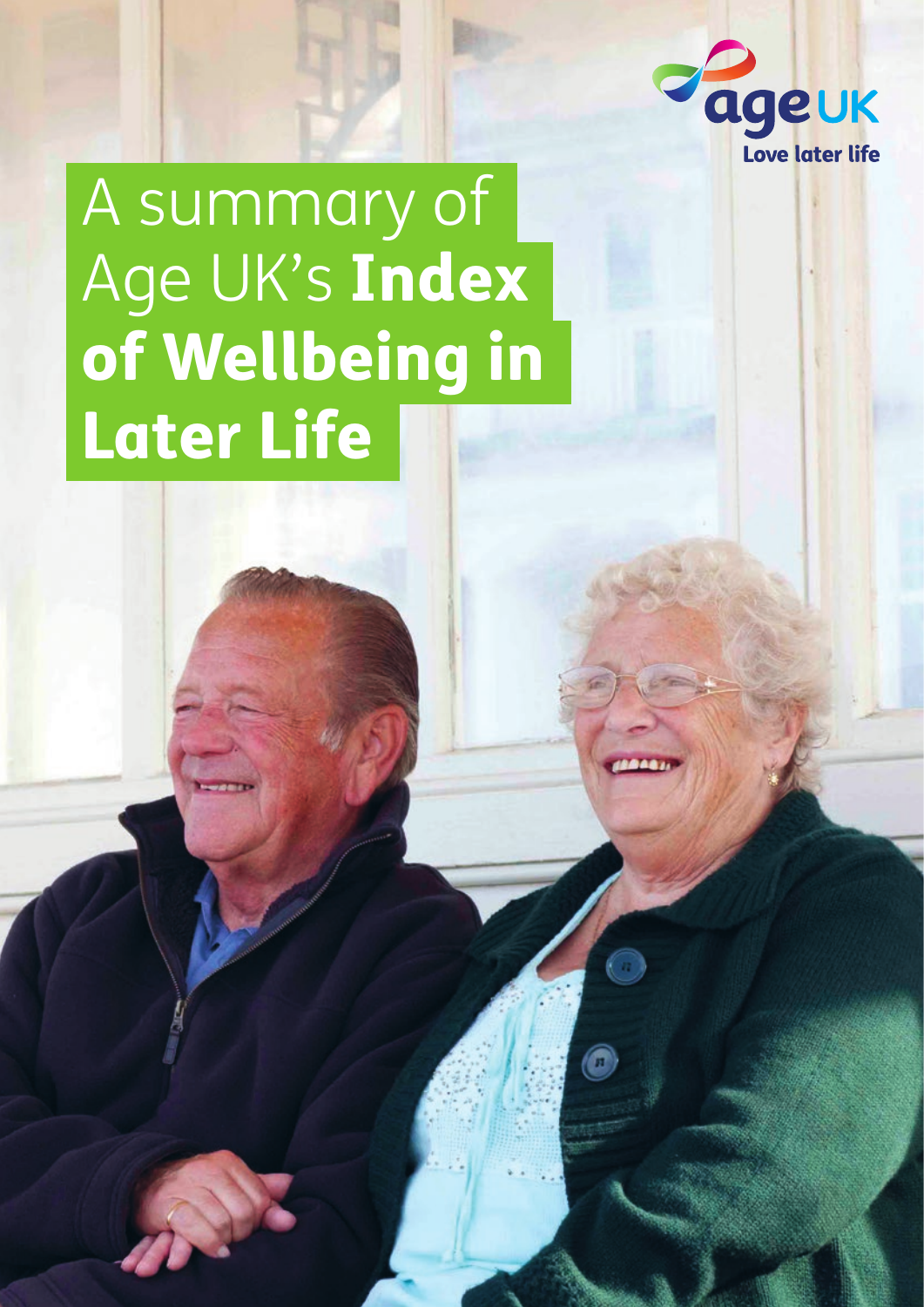# **Contents**

| <b>Introduction</b>                                             | 3  |
|-----------------------------------------------------------------|----|
| What did we do?                                                 | 4  |
| <b>Our statistical work</b>                                     | 4  |
| <b>Key findings</b>                                             | 5  |
| <b>Age UK's Index of Wellbeing in Later Life</b>                | 8  |
| How is older people's wellbeing across<br>the whole population? | 9  |
| Who is struggling and who is doing well?                        | 10 |
| <b>Some conclusions</b>                                         | 12 |
| <b>Some questions</b>                                           | 13 |
| And some challenges for policymakers                            | 13 |
| <b>Next steps</b>                                               | 14 |
| <b>Appendix</b>                                                 | 15 |

# Wellbeing encapsulates how we are faring, in all domains of life

#### Age UK Policy and Research Department

Dr Marcus Green Professor José Iparraguirre Dr Susan Davidson Phil Rossall

University of Southampton Professor Asghar Zaidi

February 2017

www.ageuk.org.uk/wellbeingresearch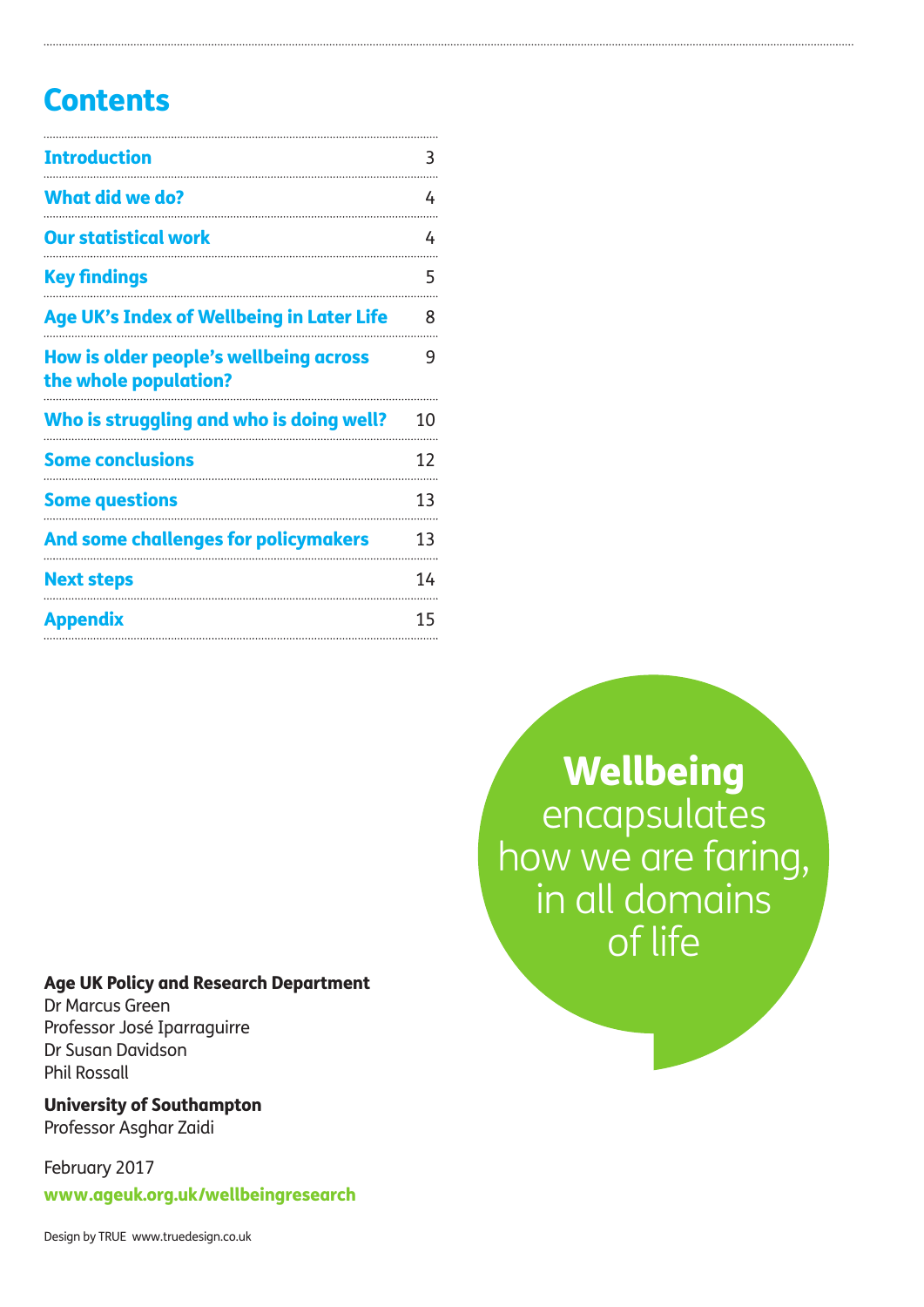# Introduction

Age UK needs to understand more about how well older people in the UK are doing. We need to know where and why people are not doing well to inform our work and gain an understanding of the policy and practical levers for improving older people's lives. In the same vein, local Age UKs need information to target their support services.

We hypothesised that wellbeing is an outcome that can be used for these purposes, and that low wellbeing is a proxy for need. But can wellbeing in later life, in its broader sense, be measured? We have found that it is possible to measure wellbeing in later life, using a rich data source combined with state-of-the-art statistical techniques.

This brief summary gives an outline of our work, with a focus on the groups of persons aged 60+ with the highest and lowest wellbeing. Further description with more details about the work is available on our website.

#### What is 'wellbeing'?

There is no widely accepted definition for wellbeing, and there is confusion between what we understand as wellbeing, quality of life, and life satisfaction. They are often used interchangeably. The commonalities among them include pleasurable life, sense of purpose, independence and dignity.

Based on the literature, focus groups with older people, and discussions with experts, our definition is:

Wellbeing encapsulates how we are faring, in all domains of life, including financial, health, social, personal and the local environment. It explores the question of how well older people are doing.

#### Why did we create an index for wellbeing in later life?

There has been no single and coherent measure covering wellbeing for older people in the most important domains of life. Up to now, there has been no way to measure in the round:

- What is important in later life;
- How older people are doing;
- Where and why wellbeing is low;
- What effect various policy and practical levers might have in improving wellbeing.

Responding to this gap, we have created an Index of Wellbeing in Later Life, which will support evidence-informed advocacy and policymaking, with coherent and person-centred quantitative intelligence.

#### What is an 'index'?

We chose to construct an index because it summarises multiple perspectives which contribute to the outcome of interest – wellbeing in later life. Beneath the aggregate measure there are tiers such as domains and individual indicators which are assigned different weightings to signify their importance.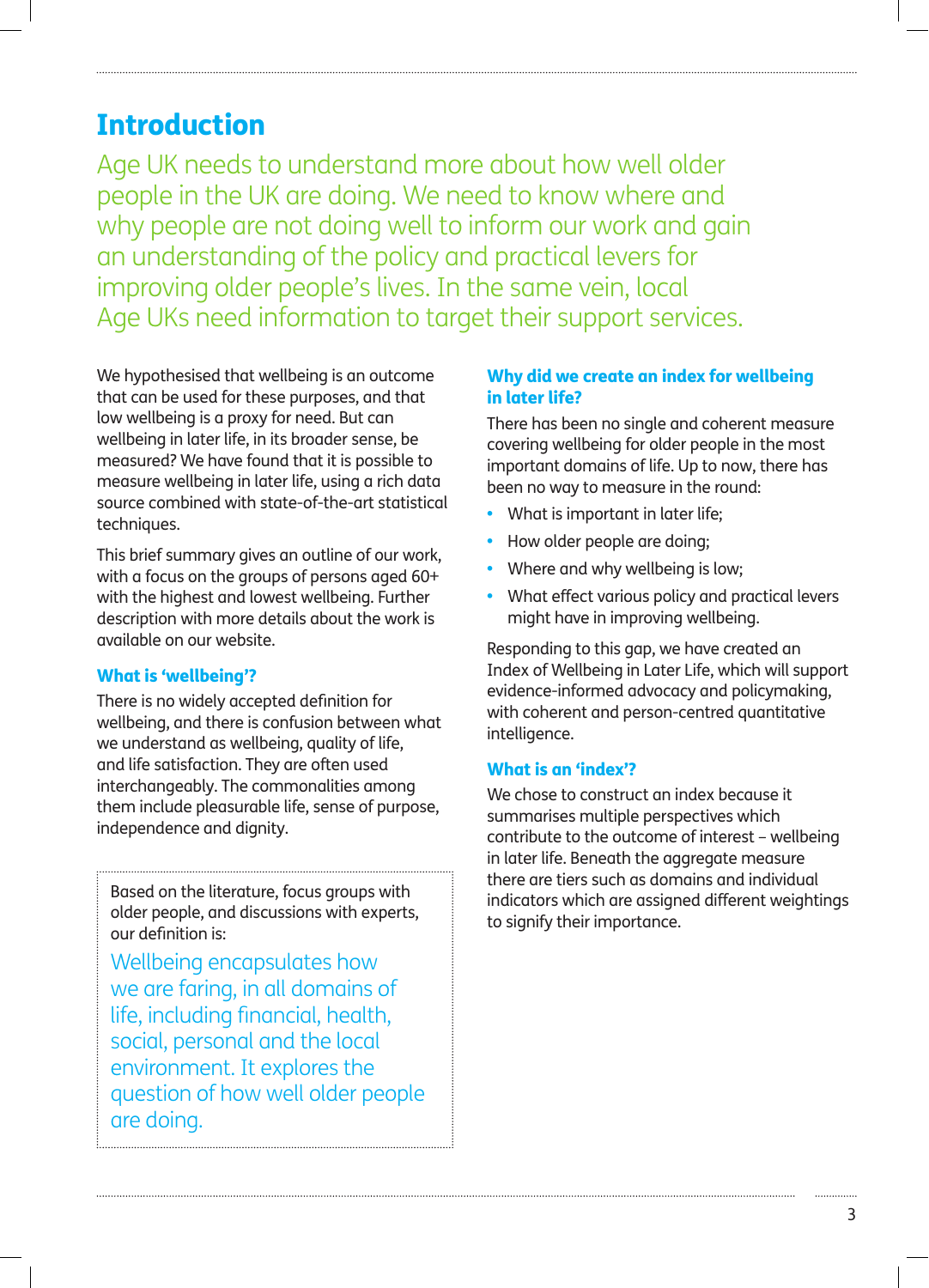# <span id="page-3-0"></span>What did we do?

Our work involved the following steps:

- Undertaking a literature review of existing surveys, scales, and models;
- Developing a list of potential wellbeing factors and models;
- Deciding on the best data source to test factors and build a model;
- Consulting with a panel of experts, both within Age UK and external specialists, and focus groups of older people;
- Selecting the Understanding Society survey, mainly for the number of people included in the sample, its representativeness, range of questions, UK focus, and longitudinal nature;
- Identifying a list of significant factors and their relative importance (using advanced multiple regression analysis);
- Developing an Index of Wellbeing in Later Life (using appropriate aggregation methods).

From the literature and our panels and focus groups, we developed a hypothesis of the relationship between wellbeing and the indicators in our dataset. Then we went a step further, using insights from the data to build our model and select the domains and indicators forming the basis of the Index.

Most importantly, an iterative process was followed, as we went back to experts several times to present our findings and check on interpretations, re-analysed the data and models based on input from experts (including older people), and further examined the literature. Our conception of wellbeing and its indicators emerged from this process.

# Our statistical work

The two most comprehensive household surveys in the UK recording data on wellbeing are the Understanding Society (USoc) and the English Longitudinal Study of Ageing (ELSA) surveys. Both are representative of the older population, but each one has strengths and limitations.

For example, USoc is an annual survey which covers the four UK constituent countries whereas ELSA is applicable only to England and is carried out every two years.

We examined the questionnaires of both surveys for each available year (wave) and decided, on the basis of coverage of the identified individual variables, to use the USoc survey as the data source.

One limitation both surveys have in common is that not all the same questions are asked in each wave. USoc is made up of modules covering various topics, which means that some questions are not asked in every wave. The first wave of USoc data was collected between January 2009 and January 2011, the second wave between January 2010 and January 2012, and so forth.

So, we have not used data from a single wave. Instead, we have pooled together a dataset of individuals from four waves with valid answers to key questions on wellbeing in later life. Using data pooled across four waves can be justified on the grounds that the majority of indicators of wellbeing in later life are not expected to vary greatly within a short period of time. In any case, the majority of time sensitive indicators, such as health, are drawn from a single, fourth wave whose data was collected between January 2012 and January 2014.

We listed 200+ possible wellbeing indicators from our literature review and from our discussion with experts. We then:

- Found which questions in USoc ask about these;
- Ran multiple regressions on the answers (which came from over 15,000 respondents aged 60+) to see what was statistically significantly related to wellbeing;
- Used structural equation modelling<sup>1</sup> and factor analysis<sup>2</sup> to determine which of the resulting 40 indicators 'hang together', which gave us 12 groupings;
- Used further analyses and discussions with experts to merge groups into five 'domains'.

1. In structural equation modelling an undefined variable concept such as 'wellbeing' can be measured from the statistical relationships among the indicator variables. For a fuller explanation of this method and our findings, see our online report at www.ageuk.org.uk/wellbeingresearch 2. Factor analysis is a method for investigating whether a number of variables of interest are

linearly related to a smaller number of composite unobservable factors. The aim of this statistical technique is to simplify a complex set of information into one or two summary measures.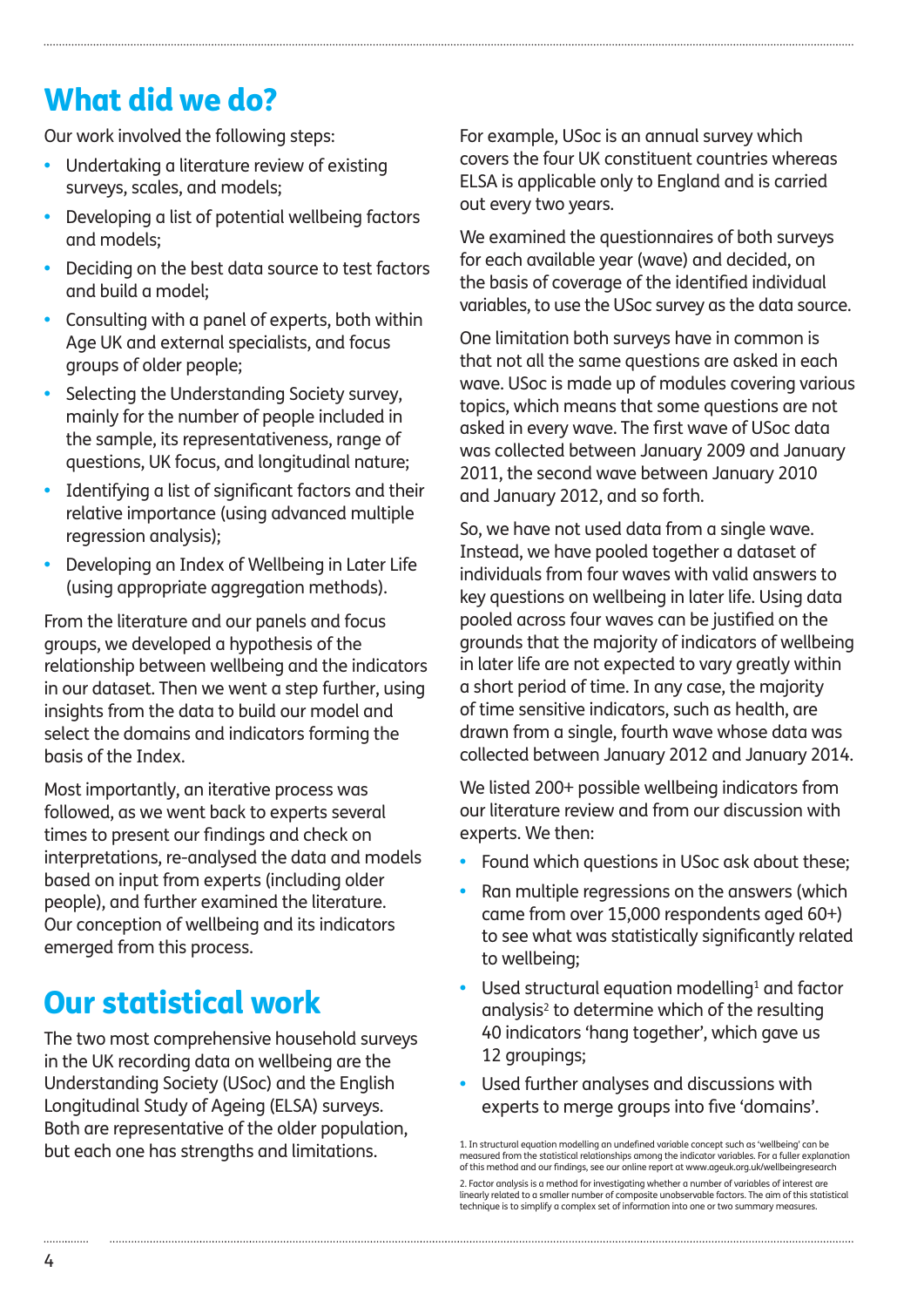# <span id="page-4-0"></span>Key findings

There is a close link between how satisfied older people feel about their lives and how they are actually doing in important areas of life, but it doesn't tell the whole story.

The relationship is by no means perfect, supporting our hypothesis that how people are, and how people say they are, are not always the same. For example, people with exactly the same circumstances may rate their life satisfaction differently – 'a glass half full' vs 'a glass half empty' attitude. So to make an assessment of an older person's wellbeing with a view to looking at how their lives could be improved, one needs to go further than to observe only their subjective wellbeing.

> People with the same circumstances may rate their life satisfaction differently – 'a glass half full' vs 'a glass half empty' attitude.

Figure 1 (overleaf) shows the list of 40 *indicators* derived from the questions in the Understanding Society survey (answered by those aged 60+), and which the statistical analysis showed as significantly involved in determining wellbeing in later life. Note that many of these are 'composite' indicators, made up from answers to more than one question in the survey. The details of these are available in our full report, online and in the appendix to this summary.

The Figure also gives the contribution of each indicator to the wellbeing score as a percentage out of 100 per cent. For example, engagement in creative and cultural activities makes the highest contribution of 5.75 per cent to one's overall wellbeing. Having a long-standing illness or disability has a negative effect of 4.21 per cent.

As another interesting example, higher intensity helping / caring has a negative effect on wellbeing, while lower intensity helping / caring has a positive effect. Reasons for this apparently contradictory finding could be that a little helping / caring is beneficial for some areas of life such as feeling a sense of purpose, but is damaging for other areas such as maintaining a job when care duties become onerous (other research by Age UK suggests that just 5+ hours of caring may damage your employment prospects).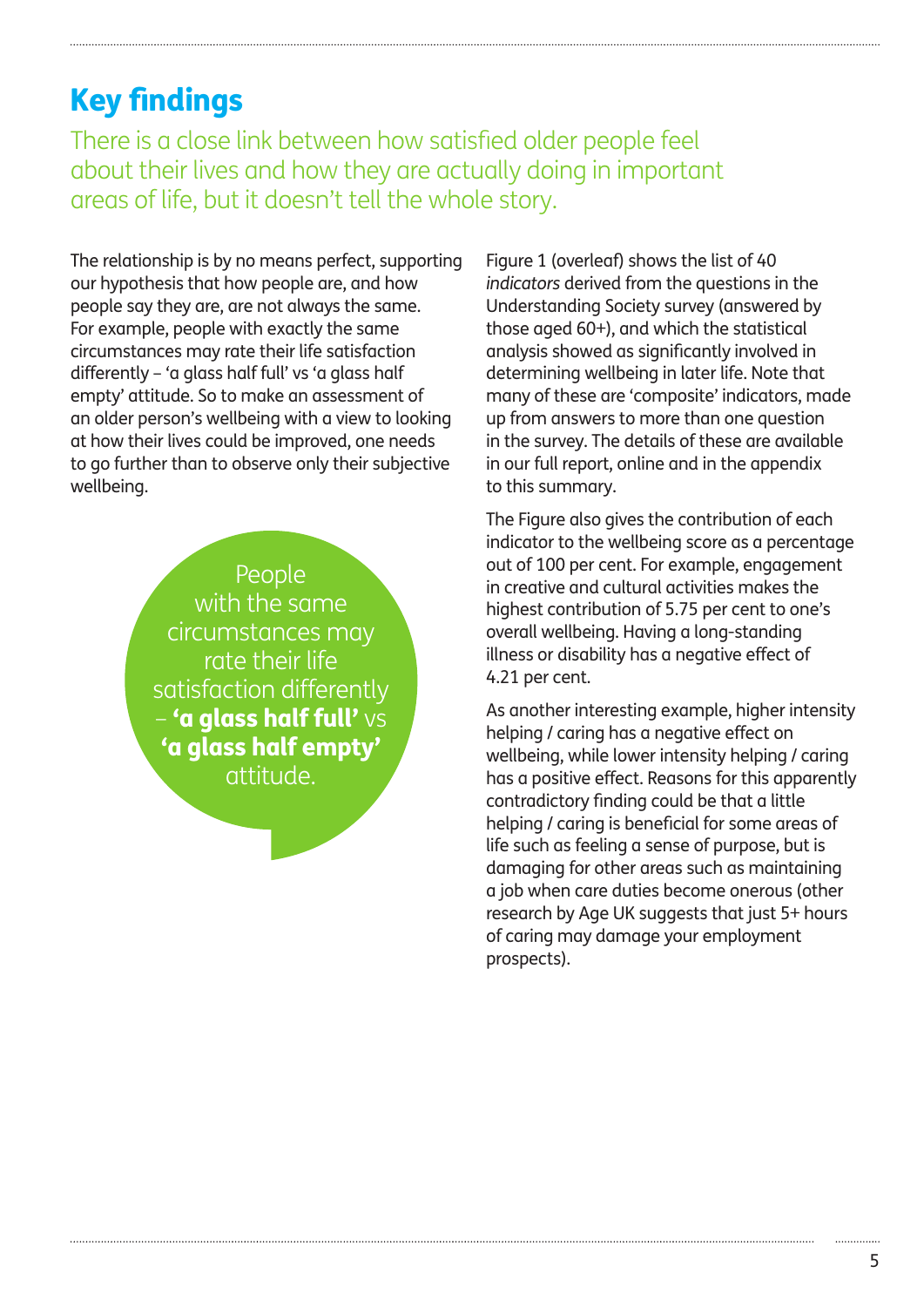Figure 1 illustrates that there are many contributing indicators, all of which have a different level of effect on wellbeing in later life. Importantly, each contribution is the individual effect a particular indicator has directly on wellbeing, taking into account that indicators are also related to each other.

Take for example 'having children', which contributes 0.16 per cent to wellbeing, which may look low. However, this is the *direct* positive effect of having children. Having children will have additional *indirect* effects on other indicators such as 'living with people', and various forms of participation.

#### Figure 1: Contribution of individual indicators to wellbeing in later life

| <b>Indicator</b>                              |       |         |       | <b>Overall contribution to wellbeing</b> |         |       |       |       |       |          |      |
|-----------------------------------------------|-------|---------|-------|------------------------------------------|---------|-------|-------|-------|-------|----------|------|
| Creative and cultural participation           |       |         |       |                                          |         |       |       |       |       |          | 5.75 |
| Physical activities                           |       |         |       |                                          |         |       |       |       |       | 5.12     |      |
| Thinking skills                               |       |         |       |                                          |         |       |       |       |       | 4.61     |      |
| Mental wellbeing                              |       |         |       |                                          |         |       |       |       |       | 4.50     |      |
| Level of education                            |       |         |       |                                          |         |       |       |       |       | 4.39     |      |
| Has diagnosed health condition(s)             |       | -4.21   |       |                                          |         |       |       |       |       |          |      |
| Personality / Openness                        |       |         |       |                                          |         |       |       |       | 4.19  |          |      |
| Long-standing illness or disability           |       | $-4.00$ |       |                                          |         |       |       |       |       |          |      |
| Social participation                          |       |         |       |                                          |         |       |       |       | 3.86  |          |      |
| Mental health                                 |       |         |       |                                          |         |       |       |       | 3.86  |          |      |
| Personality / Conscientiousness               |       |         |       |                                          |         |       |       |       | 3.58  |          |      |
| Home owned outright                           |       |         |       |                                          |         |       |       |       | 3.46  |          |      |
| No means-tested benefits                      |       |         |       |                                          |         |       |       | 3.21  |       |          |      |
| Civic participation                           |       |         |       |                                          |         |       |       | 2.95  |       |          |      |
| Level of pension income                       |       |         |       |                                          |         |       |       | 2.90  |       |          |      |
| Personality / Extraversion                    |       |         |       |                                          |         |       |       | 2.79  |       |          |      |
| Married                                       |       |         |       |                                          |         |       |       | 2.78  |       |          |      |
| Have friends                                  |       |         |       |                                          |         |       |       | 2.78  |       |          |      |
| Neighbourliness of local area                 |       |         |       |                                          |         |       |       | 2.71  |       |          |      |
| Level of financial wealth                     |       |         |       |                                          |         |       |       | 2.34  |       |          |      |
| Personality / Emotional stability             |       |         |       |                                          |         |       | 2.31  |       |       |          |      |
| Live with people                              |       |         |       |                                          |         |       |       | 2.30  |       |          |      |
| Working                                       |       |         |       |                                          |         |       | 2.07  |       |       |          |      |
| Widowed                                       |       |         |       |                                          | $-1.89$ |       |       |       |       |          |      |
| Satisfaction with local leisure services      |       |         |       |                                          |         |       | 1.76  |       |       |          |      |
| Personality / Agreeableness                   |       |         |       |                                          |         |       | 1.68  |       |       |          |      |
| Satisfaction with local medical services      |       |         |       |                                          |         |       | 1.64  |       |       |          |      |
| Low intensity helping / caring                |       |         |       |                                          |         |       | 1.57  |       |       |          |      |
| Divorced                                      |       |         |       |                                          | $-1.50$ |       |       |       |       |          |      |
| Level of housing wealth                       |       |         |       |                                          |         |       | 1.40  |       |       |          |      |
| Intergenerational connections                 |       |         |       |                                          |         |       | 1.39  |       |       |          |      |
| Material resources                            |       |         |       |                                          |         |       | 1.23  |       |       |          |      |
| Level of earnings                             |       |         |       |                                          |         | 1.15  |       |       |       |          |      |
| Not looking after anyone                      |       |         |       |                                          | $-1.10$ |       |       |       |       |          |      |
| Financial debt                                |       |         |       |                                          | $-0.71$ |       |       |       |       |          |      |
| Satisfaction with local shopping facilities   |       |         |       |                                          |         | 0.71  |       |       |       |          |      |
| Home owner with a mortgage                    |       |         |       |                                          |         | 0.60  |       |       |       |          |      |
| Higher intensity helping / caring (20+ hours) |       |         |       |                                          | $-0.48$ |       |       |       |       |          |      |
| Satisfaction with local public transport      |       |         |       |                                          |         | 0.38: |       |       |       |          |      |
| Have children                                 |       |         |       |                                          |         | 0.16  |       |       |       |          |      |
|                                               | $-5%$ | $-4%$   | $-3%$ | $-2%$                                    | $-1%$   | $0\%$ | $1\%$ | $2\%$ | $3\%$ | 4%<br>5% | 6%   |

Further details about the indicators will be in our full report, and definitions including examples from USoc are online and in the appendix.

.............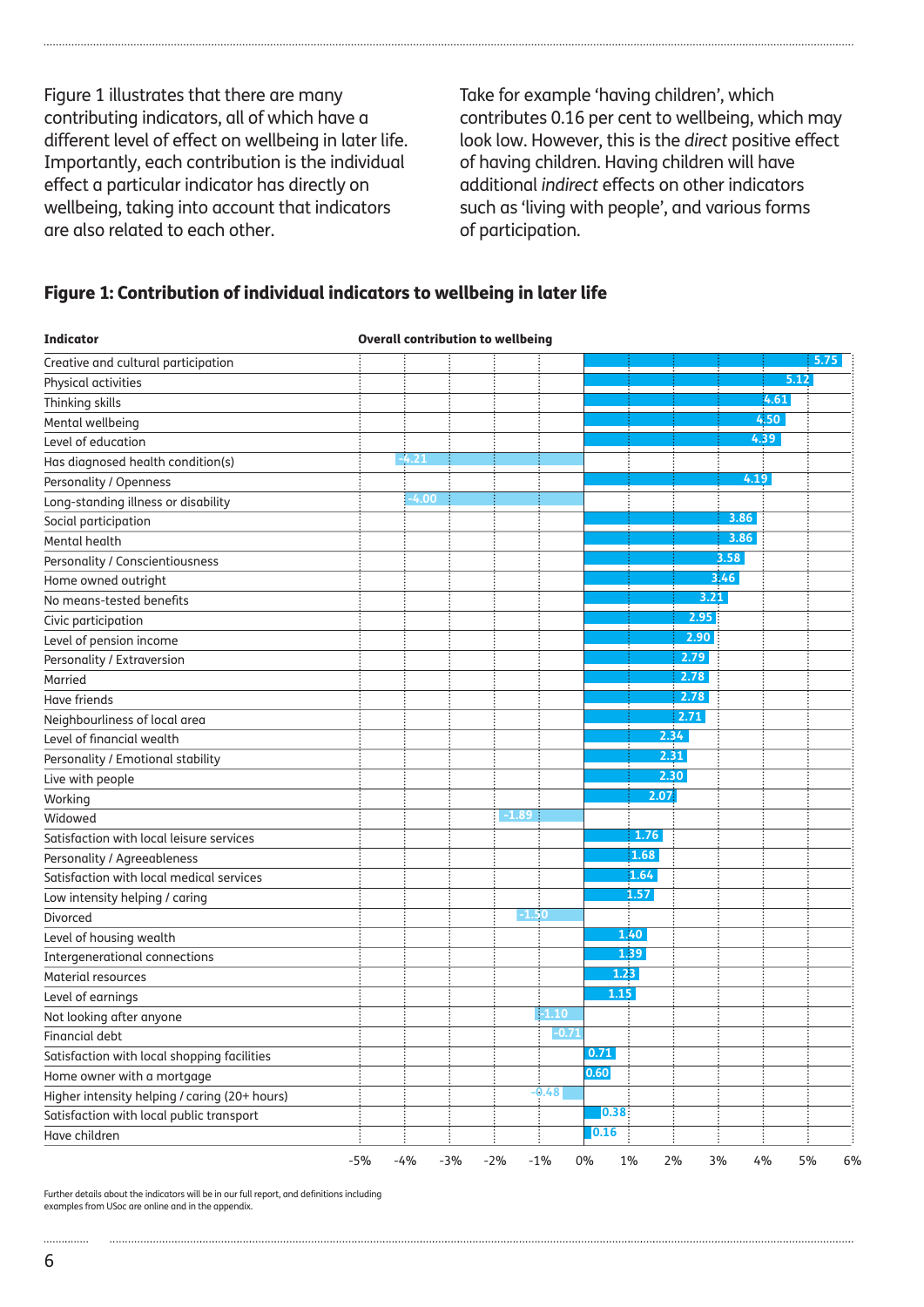So what this tells us is that above and beyond all of the *indirect* effects on other indicators, having children makes a unique, *direct* contribution of 0.16 per cent to wellbeing. Also keep in mind that these per cents are the *average* effect on wellbeing; for some people it will be much higher, and for some, lower (or even negative such as the 'Long-standing illness or disability' indicator).

Overall, Figure 1 shows that social and civic participation and creative and cultural participation are all important, together making up almost 1/8th of total wellbeing in later life. This suggests that active engagement with the world around you is hugely important to us all, whether you go to the opera or participate in a community group. Other indicators such as being in good health, your personality, and having a large social network are also strong contributors.

Some of these individual indicators are very specific and others are much broader and cover many facets of people's lives. Looking at the list in Figure 1, it is difficult to make sense of which factors belong together when deciding on actions that could be taken to improve wellbeing. Therefore, it is helpful to group these indicators into broadly defined areas (referred to as 'domains') depending on how alike the indicators are. An important element of our approach is that the selection of groupings of indicators into domains was determined by a statistical model based on the actual data of older people, rather than the opinion of the researchers.

# The five domains



#### Personal

Covering living arrangements, family status, caring and helping, intergenerational connections, and thinking skills;

#### Social

Covering social, civic, creative and cultural participation as well as neighbourliness and friendships, and personality attributes;

#### **Health** Covering physical and mental health, mental wellbeing, long-standing illness or

disability, diagnosed health conditions, and physical activities;

# n 53

#### Resources

Covering employment status and earnings, pension income, financial and housing wealth, home ownership, and material resources;

# Local

Covering satisfaction with medical, leisure, public transport and shopping services.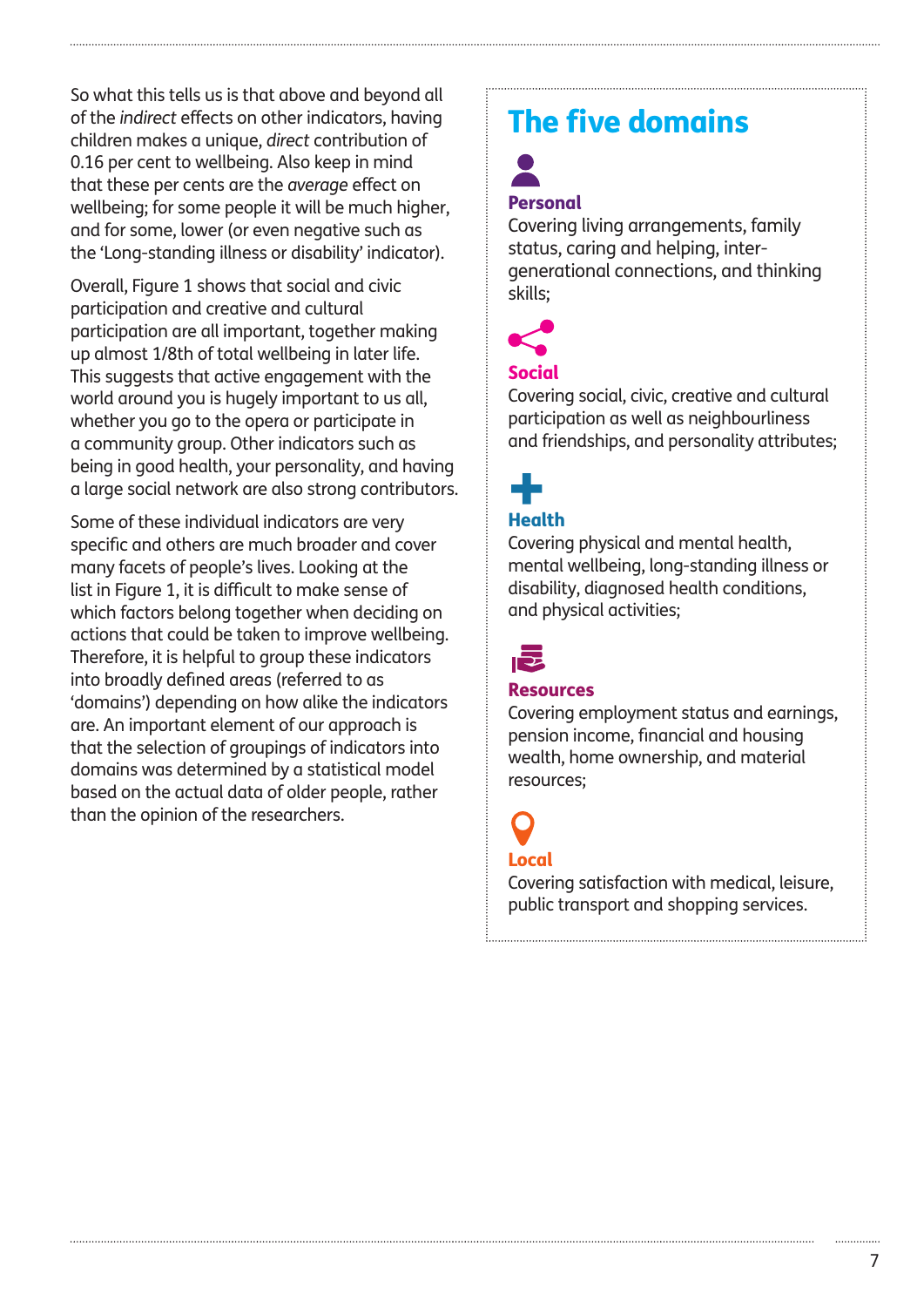# <span id="page-7-0"></span>Age UK's Index of Wellbeing in Later Life

The distribution of individual indicators into each of the five domains makes up our Index.

#### Figure 2: Indicators by domain in the Index of Wellbeing in Later Life

| <b>Domain</b>     | <b>Indicator</b>                              |       |         | <b>Overall contribution to wellbeing</b> |         |         |        |      |      |      |      |      |    |
|-------------------|-----------------------------------------------|-------|---------|------------------------------------------|---------|---------|--------|------|------|------|------|------|----|
|                   | Thinking skills                               |       |         |                                          |         |         |        |      |      |      | 4.61 |      |    |
|                   | Level of education                            |       |         |                                          |         |         |        |      |      |      | 4.39 |      |    |
| Personal          | Married                                       |       |         |                                          |         |         |        |      | 2.78 |      |      |      |    |
|                   | Live with people                              |       |         |                                          |         |         |        |      | 2.30 |      |      |      |    |
|                   | Widowed                                       |       |         |                                          | $-1.89$ |         |        |      |      |      |      |      |    |
|                   | Low intensity helping / caring                |       |         |                                          |         |         |        | 1.57 |      |      |      |      |    |
|                   | Divorced                                      |       |         |                                          | $-1.50$ |         |        |      |      |      |      |      |    |
|                   | Intergenerational connections                 |       |         |                                          |         |         |        | 1.39 |      |      |      |      |    |
|                   | Not looking after anyone                      |       |         |                                          |         | $-1.10$ |        |      |      |      |      |      |    |
|                   | Higher intensity helping / caring (20+ hours) |       |         |                                          |         | $-0.48$ |        |      |      |      |      |      |    |
|                   | Have children                                 |       |         |                                          |         |         | 0.16   |      |      |      |      |      |    |
|                   | Creative and cultural participation           |       |         |                                          |         |         |        |      |      |      |      | 5.75 |    |
|                   | Personality / Openness                        |       |         |                                          |         |         |        |      |      | 4.19 |      |      |    |
| <b>Social</b>     | Social participation                          |       |         |                                          |         |         |        |      |      | 3.86 |      |      |    |
|                   | Personality / Conscientiousness               |       |         |                                          |         |         |        |      |      | 3.58 |      |      |    |
|                   | Civic participation                           |       |         |                                          |         |         |        |      | 2.95 |      |      |      |    |
|                   | Personality / Extraversion                    |       |         |                                          |         |         |        |      | 2.79 |      |      |      |    |
|                   | Have friends                                  |       |         |                                          |         |         |        |      | 2.78 |      |      |      |    |
|                   | Neighbourliness of local area                 |       |         |                                          |         |         |        |      | 2.71 |      |      |      |    |
|                   | Personality / Emotional stability             |       |         |                                          |         |         |        |      | 2.31 |      |      |      |    |
|                   | Personality / Agreeableness                   |       |         |                                          |         |         |        | 1.68 |      |      |      |      |    |
|                   |                                               |       |         |                                          |         |         |        |      |      |      |      |      |    |
|                   | Physical activities                           |       |         |                                          |         |         |        |      |      |      | 5.12 |      |    |
|                   | Mental wellbeing                              |       |         |                                          |         |         |        |      |      |      | 4.50 |      |    |
| <b>Health</b>     | Has diagnosed health condition(s)             |       | $-4.21$ |                                          |         |         |        |      |      |      |      |      |    |
|                   | Long-standing illness or disability           |       | $-4.00$ |                                          |         |         |        |      |      |      |      |      |    |
|                   | Mental health                                 |       |         |                                          |         |         |        |      |      | 3.86 |      |      |    |
|                   |                                               |       |         |                                          |         |         |        |      |      |      |      |      |    |
|                   | Home owned outright                           |       |         |                                          |         |         |        |      |      | 3.46 |      |      |    |
| 侵                 | No means-tested benefits                      |       |         |                                          |         |         |        |      | 3.21 |      |      |      |    |
| <b>Resources</b>  | Level of pension income                       |       |         |                                          |         |         |        |      | 2.90 |      |      |      |    |
|                   | Level of financial wealth                     |       |         |                                          |         |         |        |      | 2.34 |      |      |      |    |
|                   | Working                                       |       |         |                                          |         |         |        | 2.07 |      |      |      |      |    |
|                   | Level of housing wealth                       |       |         |                                          |         |         |        | 1.40 |      |      |      |      |    |
|                   | Material resources                            |       |         |                                          |         |         | $1.23$ |      |      |      |      |      |    |
|                   | Level of earnings                             |       |         |                                          |         |         | $1.15$ |      |      |      |      |      |    |
|                   | Financial debt                                |       |         |                                          |         | $-0.71$ |        |      |      |      |      |      |    |
|                   | Home owner with a mortgage                    |       |         |                                          |         |         | 0.60   |      |      |      |      |      |    |
|                   |                                               |       |         |                                          |         |         |        |      |      |      |      |      |    |
|                   | Satisfaction with local leisure services      |       |         |                                          |         |         |        | 1.76 |      |      |      |      |    |
| Q<br><b>Local</b> | Satisfaction with local medical services      |       |         |                                          |         |         |        | 1.64 |      |      |      |      |    |
|                   | Satisfaction with local shopping facilities   |       |         |                                          |         |         | 0.71   |      |      |      |      |      |    |
|                   | Satisfaction with local public transport      |       |         |                                          |         |         | 0.38   |      |      |      |      |      |    |
|                   |                                               | $-5%$ | $-4%$   | $-3%$<br>$-2%$                           |         | $-1%$   | $0\%$  | 1%   | 2%   | 3%   | 4%   | 5%   | 6% |

Further details about the indicators will be in our full report, and definitions including examples from USoc are online and in the appendix.

............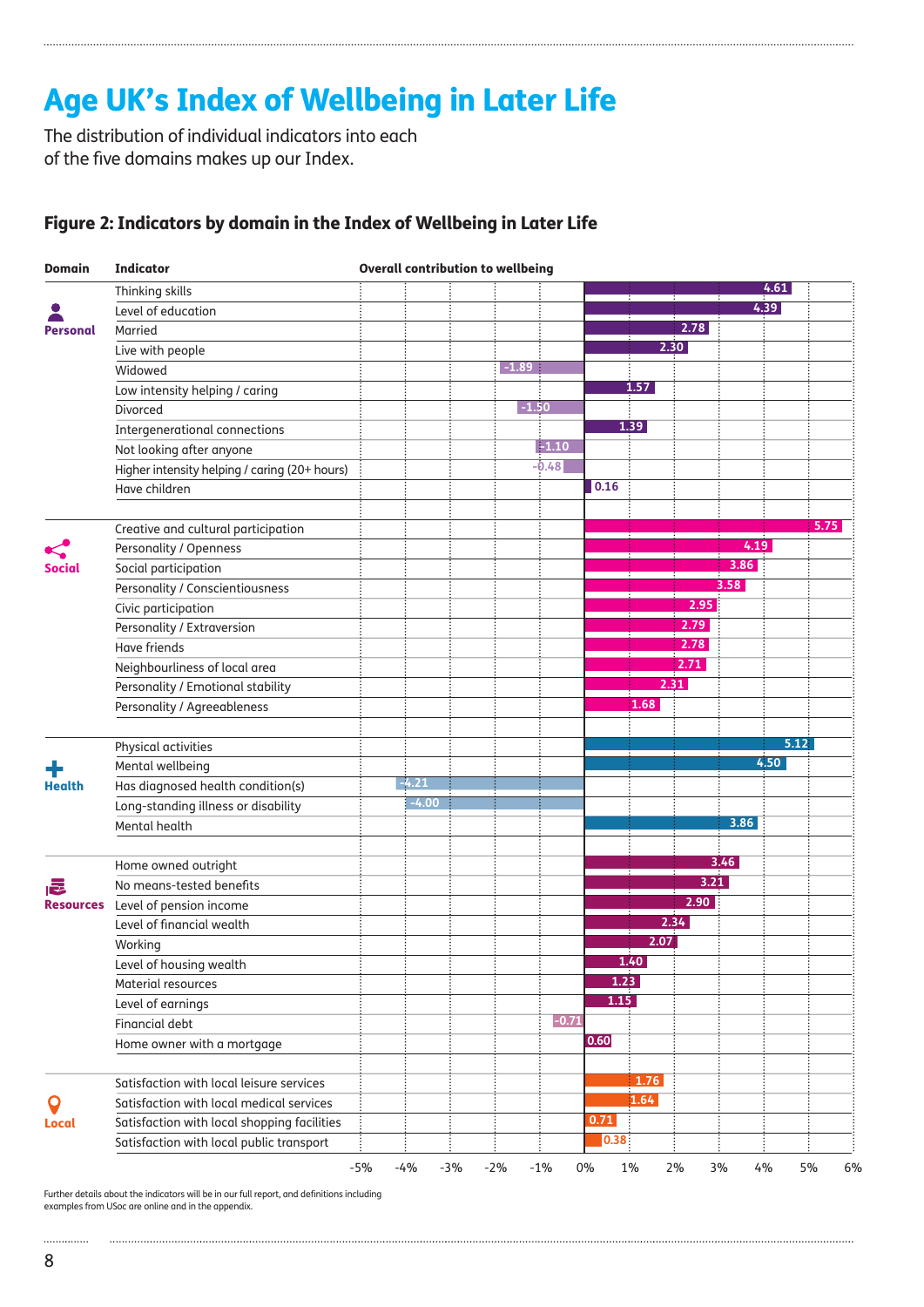## How is older people's wellbeing across the whole population? k<br>Personal

The Index uses a 0-100 scale based on the indicator score observed for an individual and comparing it to the lowest and highest scores of the same indicator observed amongst all individuals in the dataset. The overall score (across all 40 indicators) for each respondent is calculated and the results for all individuals averaged. This enables us to measure – for each indicator and each domain – an average score, and in turn the current average level of wellbeing of all persons aged 60+ in the UK.

Out of a score of 100 – the highest achieved overall score for an individual in the Understanding Society survey – the average overall wellbeing score for all individuals aged 60+ is 53.2 per cent.

This means that the average score for people aged 60+ in the UK is only just over half of the highest score attained in the survey.

Put another way, average wellbeing fell short of the best possible score by 47 percentage points. We could call this the *wellbeing gap*, suggesting a large potential for improvement for a good number of older people in the UK.

 $\frac{1}{1}$ h<br>C Let's look at the scores for each domain. The highest average wellbeing score is observed in the Personal domain, where almost 60 per cent of the maximum wellbeing level was attained (Figure 3).



#### Figure 3: Average wellbeing score for each domain

The Social and Local domains also exceed the overall average wellbeing score, but the Resources and particularly Health domains lag behind. This is important because these last two are responsible for over 40 per cent of the total wellbeing score, so the fact that the average scores are low suggests that these domains are greatly responsible for the relatively low overall average of 53.2 per cent.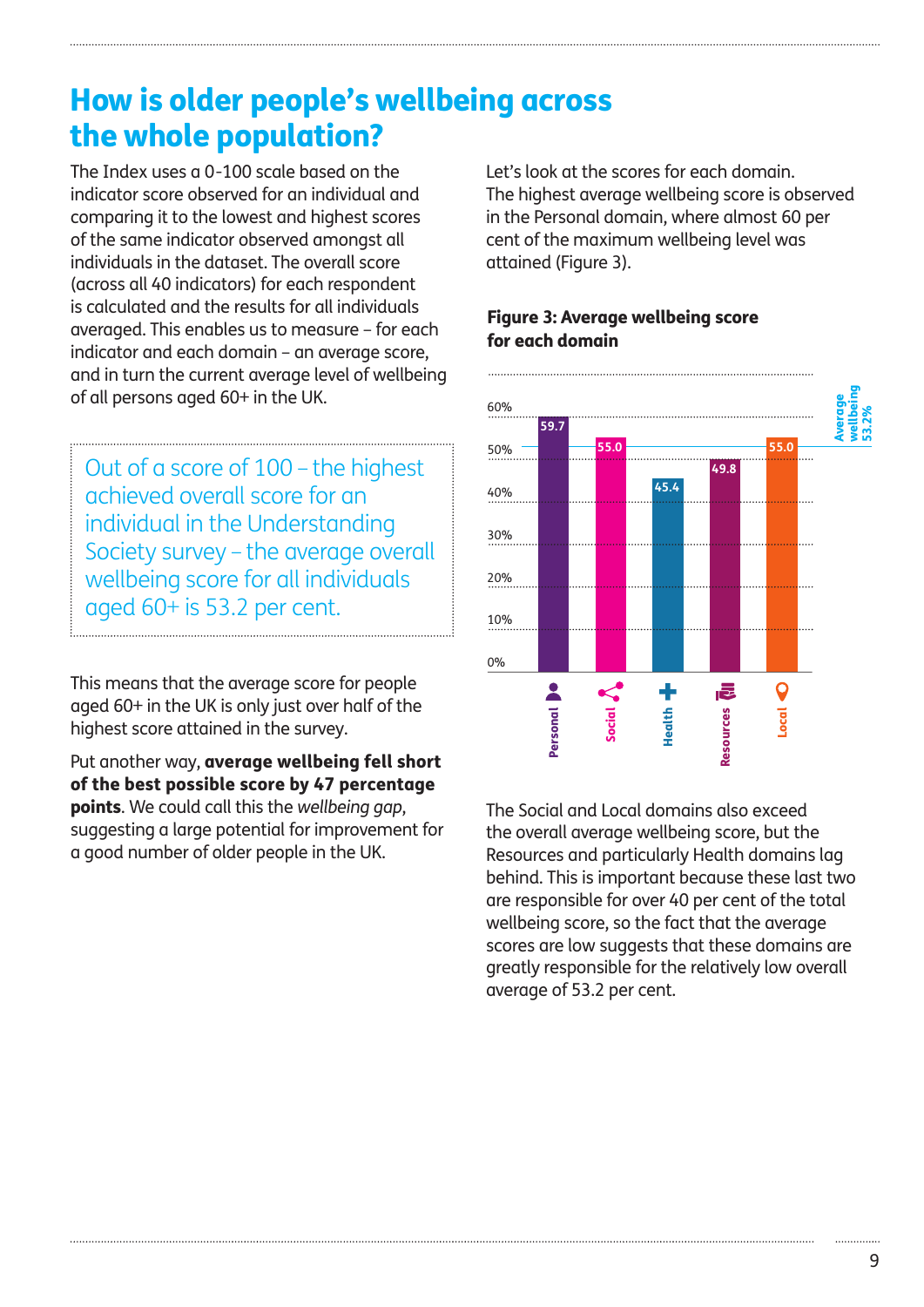# <span id="page-9-0"></span>Who is struggling and who is doing well?

The results shown in Figure 3 are averages and it is not just the average wellbeing score that matters, but how wellbeing is distributed among the whole older population. As you can see from Figure 4 below, the wellbeing of individuals varies significantly above and below the average. To explore this variation, we carried out a comparison between older people whose wellbeing score is in the bottom fifth (bottom 20 per cent) and those in the top fifth (top 20 per cent) of all scores. These two groups are highlighted in Figure 4.

#### Figure 4: Distribution of individual wellbeing scores



As you would expect, the two groups emerge with very different characteristics to one another. The average wellbeing score of the bottom group is only 32.5 per cent, compared with 75.8 per cent for the top group.

This means that those in the bottom fifth are faring 2.3 times worse than those in the top fifth.

Opposite, we show the wellbeing indicators that caused an individual to belong to either group. We will call these *deciding factors*. The *identifiers*  for each group are, for example, the proportion of people in the group who are married, female, etc. For some deciding factors, it may be possible to put policy and practice interventions in place to help improve wellbeing, such as support for social activities; identifiers, on the other hand, cannot be modified but can be used to help target interventions.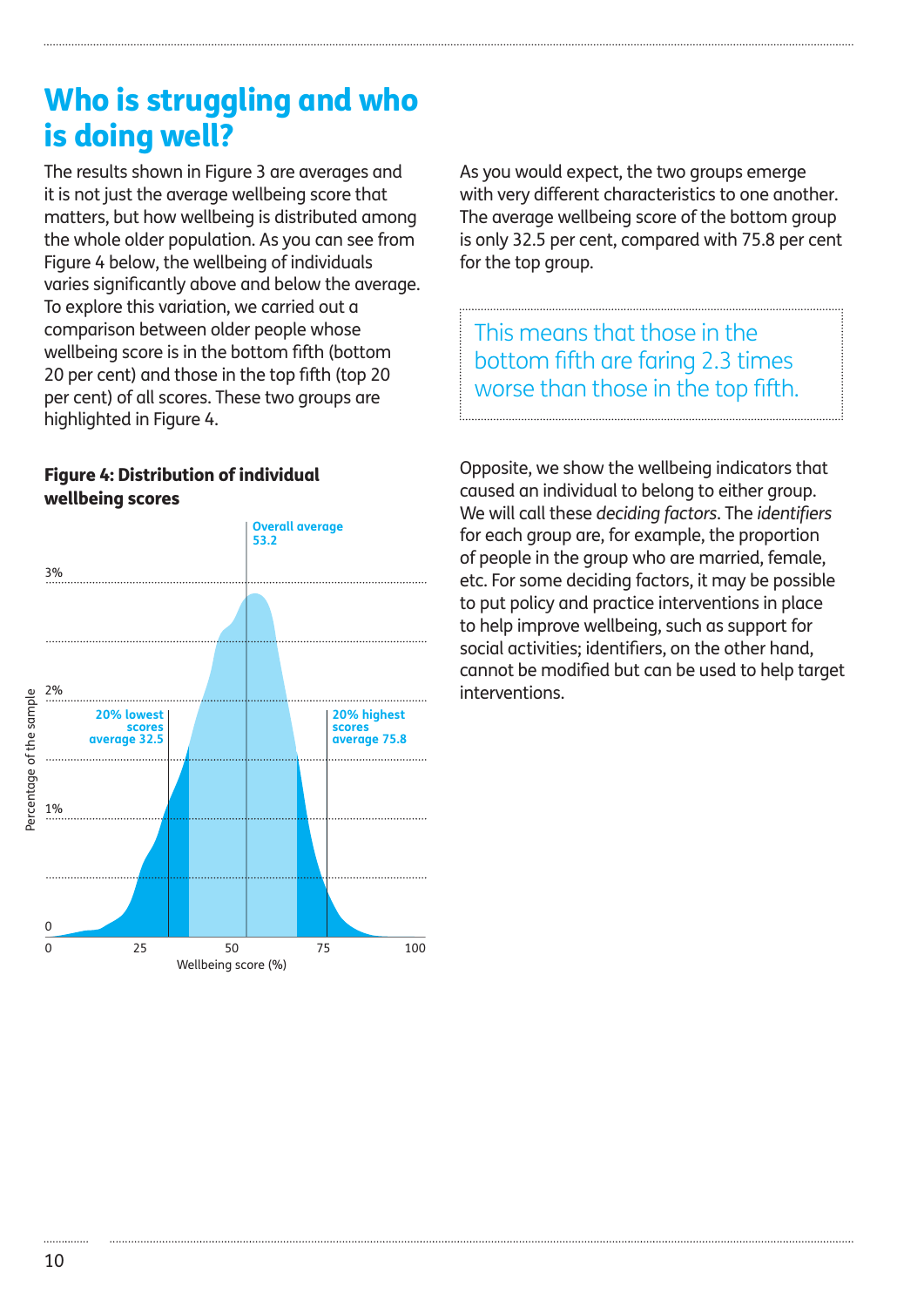### Bottom fifth Average wellbeing score of 32.5%

#### Identifiers Deciding factors

#### **Personal Personal Personal Personal Personal Personal Personal Personal Personal Personal Personal Personal Personal Personal Personal Personal Personal Personal Personal Personal Personal Personal Personal Personal Perso**

In cognitive tests involving word recall, verbal or numeric ability, over 90 per cent of this group scored less than the middle score for those in the top fifth group.

More than half of them live alone.

People in this group are significantly more likely to be helping / caring 20+ hours a week.



Female



average



80% Less than GCSE qualification



#### $\leq$  Social

23 per cent do not take part in creative and cultural activities.

85 per cent are not engaged regularly in social activities, such as at a social or sports club.

80 per cent are not involved in any civic activities, such as belonging to political parties, the Neighbourhood Watch, a religious group or a pensioner's group.

12.5 per cent report having no friends.

Their sense of the 'neighbourliness' in their community is lower than in the general population – although 75 per cent still rate their community as neighbourly.

#### Health

Fewer than one per cent are involved in sports and physical activities.

88 per cent have a long-standing illness or disability.

42 per cent have three or more diagnosed health conditions.

84 per cent have a mental health score which is lower than the middle score for those in the top group.

#### **Resources**

Much more likely to rent (61 per cent) or have an outstanding mortgage (11 per cent) – less than one third are outright home owners.

27 per cent have a means-tested benefit.

### Local

Low satisfaction with local medical services and public transport as well as with local leisure and shopping facilities.

### Top fifth Average wellbeing score of 75.8%

#### Identifiers Deciding factors





70 Years old average

86% GCSE or higher qualification

Considerably higher thinking skills in cognitive tests compared to those in the bottom group.

Only one out of five live alone.

One in five provide help / care, but at less intensive levels.



#### Social

They all are involved in some form of creative and cultural activity.

They are also four times more likely than the bottom fifth to undertake some form of social activity.

55 per cent are involved in some form of civic activity.

95 per cent have two or more friends.

People in this group rate neighbourliness in their community more highly than those in the bottom group.

### Health

90 per cent undertake some sports and physical exercise activities.

Three out of four do not have any long-standing illness or disability.

50 per cent of them have no diagnosed health condition.

#### **I** Resources

85 per cent of them are outright home owners.

No means-tested benefits.

Average financial wealth in excess of £50,000.

### Local

More often satisfied with local medical services and public transport as well as with local leisure and shopping facilities.

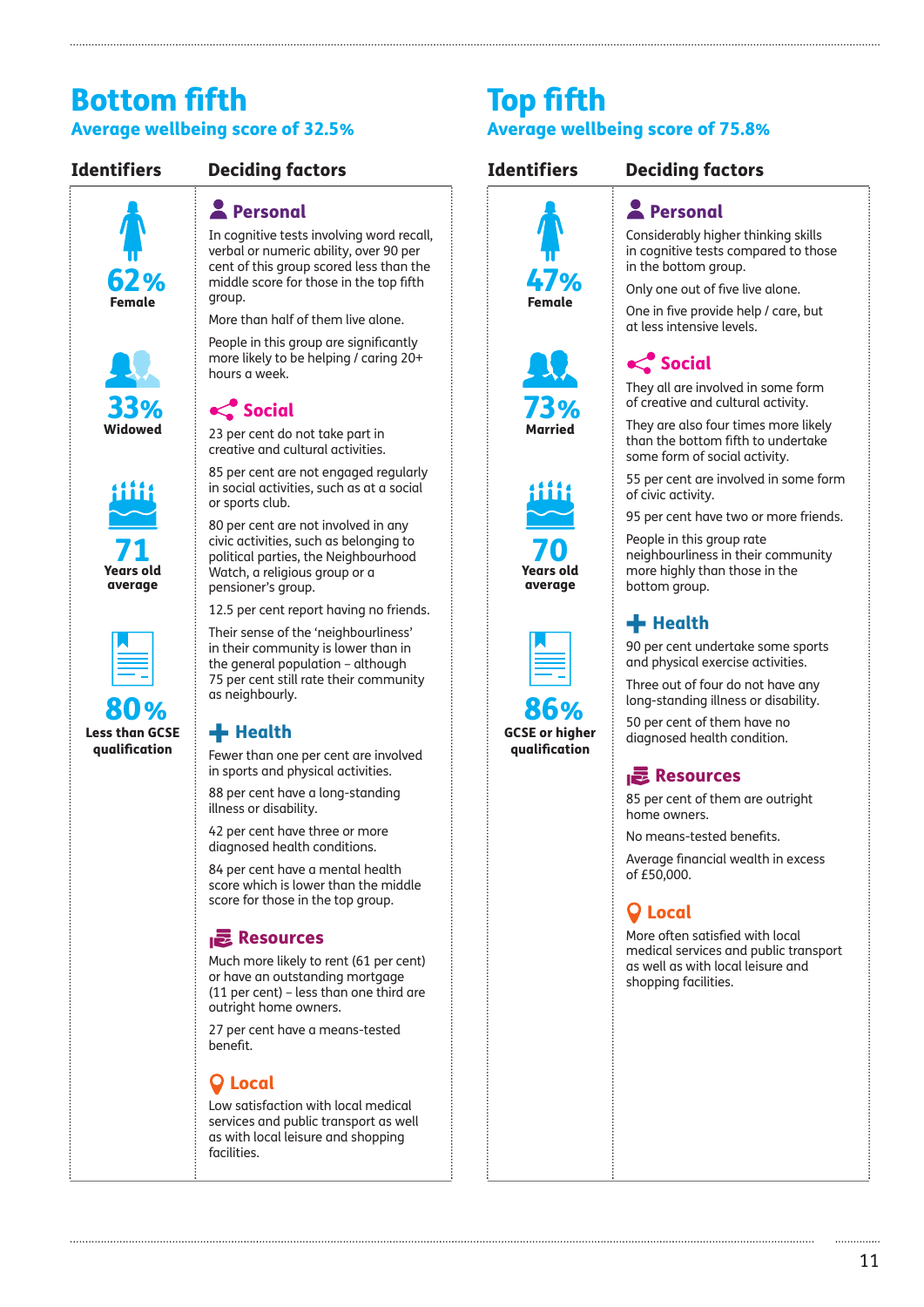# <span id="page-11-0"></span>Some conclusions

Our research emphasises how multifaceted wellbeing is and that it is important to think about the person, not just one single area of life, when exploring wellbeing.

The most striking finding from this Index is the importance of maintaining meaningful engagement with the world around you in later life – whether this is through social, creative or physical activity, work, or belonging to some form of community group. Taken together, these forms of participation contribute in excess of 20 per cent of wellbeing. This does not mean, of course, that simply ensuring a wide range of activities is available to all is enough to improve wellbeing. It does, though, beg this important question: if what really makes the difference to people's wellbeing is feeling part of the wider world, how can we reduce the barriers to doing so and increase the enablers?

All of the domains have a role in supporting this desirable outcome – taking part is likely to be easier if you have ample income, good health, good social networks and live in an area with good facilities and transport networks. Our research also finds that 'neighbourliness' (which includes things like talking to the neighbours, feeling you belong, and having access to local advice) contributes 2.7 per cent of wellbeing. Conversely, having a low opinion of one's local neighbourhood – a lack of transport, inaccessible facilities and a lack of friendliness – can have an isolating effect, which is a strong causal factor for loneliness.

The most striking finding is the importance of maintaining **meaningful** engagement with the world around you in later life.

It is no surprise, therefore, that people in the lowest wellbeing group are more likely to report being on means-tested benefits, having poor health and low satisfaction with local services. These challenges however, are compounded because their family, friends and community networks are likely to be small to non-existent, meaning that they are less likely to receive informal support to mediate the adverse effects of their health and financial difficulties. A third of this group are widowed, which is important as couples often take part in activities together. By contrast, those in the highest wellbeing group are more likely to be married, better educated and wealthier. They are also likely to be healthier.

Health is a strong determinant of wellbeing – those in the bottom group have a poor health profile compared to individuals in the top group. Almost 90 per cent of the bottom group have a long-standing illness or disability, and 42 per cent of them have three or more health conditions. Many of the individuals in this group are likely to be housebound or have limited mobility due to their ill health.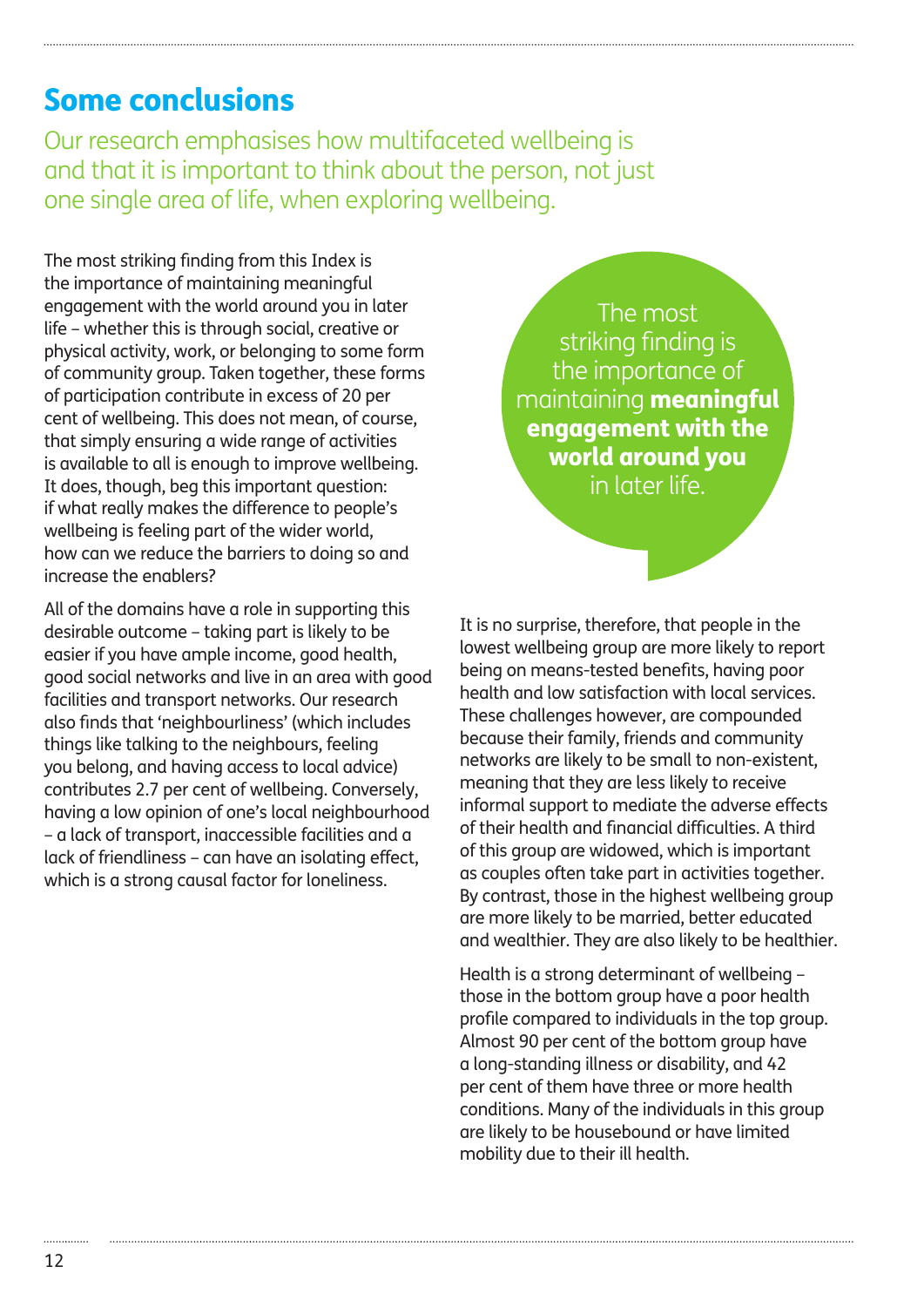<span id="page-12-0"></span>It is striking to note that there is very little difference between the average age of those in the bottom and the top groups that would explain this health disparity. So, the more likely explanation is their experience across the life course; these individuals may have lived in areas of deprivation with a lack of employment opportunities, poor facilities, environmental hazards such as air pollution, and some poor lifestyle choices, which have driven them into poor health. It is a vicious circle as individuals in this group lack the personal, social and financial resources to mitigate the effects of this poor health on their everyday life and wellbeing.

# Some questions

There are many questions raised by this research to which we do not yet have the answers. Although in this summary we focus on the groups with the highest and lowest wellbeing, there are many others to explore – for example analysing the wellbeing score and its determinants for the subgroup of older women, living on their own, with three or more health conditions. Amongst groups like this with characteristics that might be considered disadvantageous, there are people who are doing well, so what determines the resilience of these individuals that has enabled them to preserve their wellbeing? Can we find deciding factors among these groups that could be influenced by policy and practice to improve wellbeing more generally? Our Index can also be used to model the outcome of changing one or two indicators, pointing the way to which changes are likely to have the greatest impact on overall wellbeing.

Some factors cannot be easily changed, if at all, such as age, gender, marital status and previous life course. However, the Index could be used to assist with targeting services at those who are at risk of low wellbeing. And for the future, it can highlight the areas where we might need to invest – for example in good educational outcomes, improving people's ability to save for their pensions and housing, and improving health through lifestyle and environmental conditions.

Looking at this research, life course experiences clearly have an effect on wellbeing outcomes in later life. And so too does personality, with dimensions such as openness and extraversion contributing to wellbeing.

# And some challenges for policymakers

Age UK's Index of Wellbeing in Later Life provides new and authoritative information about what matters most for a good later life and we hope it will help all of us to get closer to achieving it, whoever we are and whatever our circumstances may be.

The optimistic message from the Index is that even older people facing considerable challenges can sustain their wellbeing, provided other aspects of their lives are going well.

The Index also confirms what we already instinctively know: that the quality of the relationships around us matters hugely as we age and that a positive outlook, the willingness and ability to keep active, and a strong sense of purpose all make a big difference too.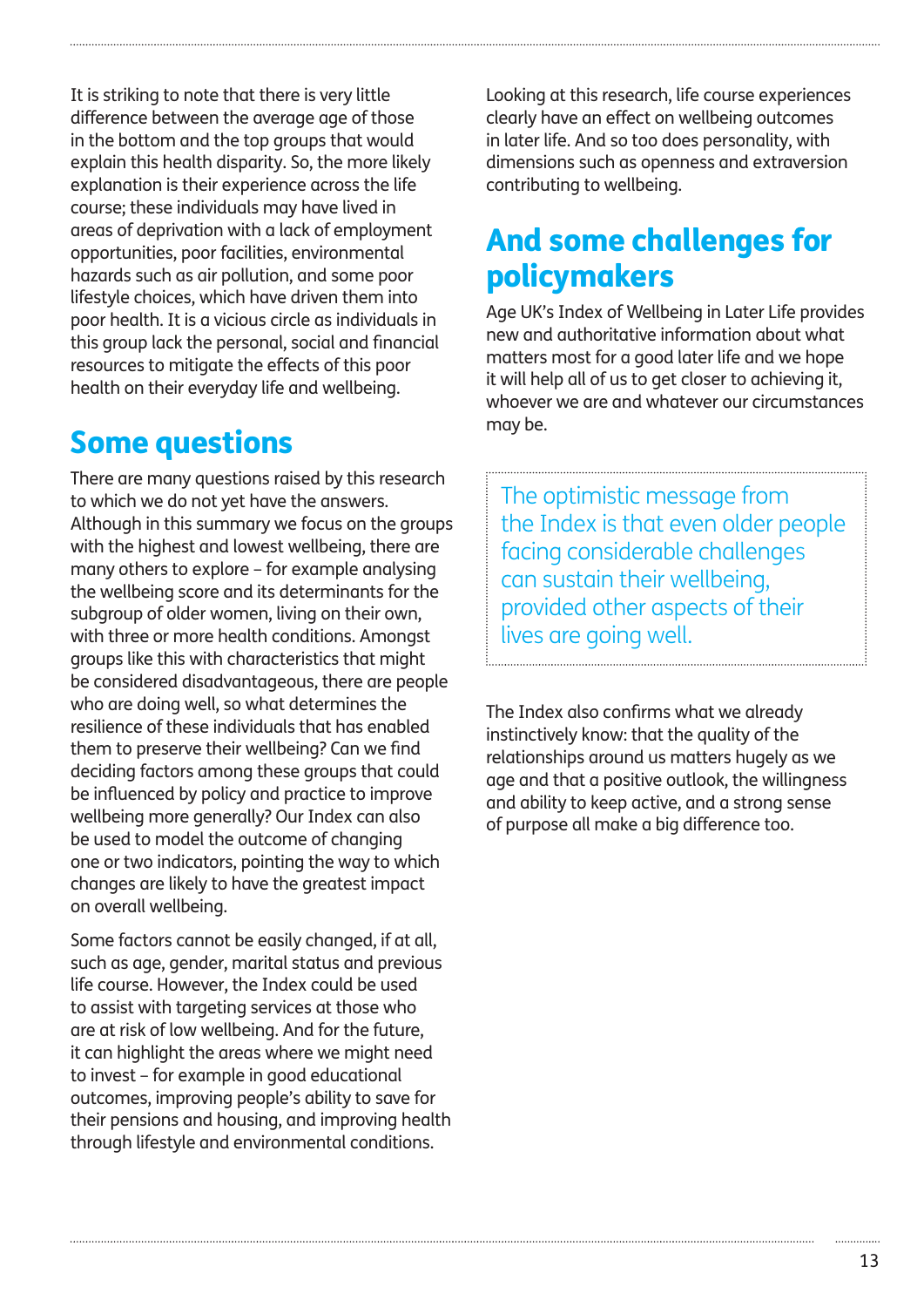<span id="page-13-0"></span>Unfortunately however, it is also true that Age UK's Index of Wellbeing in Later Life gives us a lot to worry about. An overall wellbeing score only just above 50 per cent across the entire older population is a cause for concern – surely we should be doing better – and the Index also shows that the gap between the most and the least favoured older people in our society is vast, unacceptably so in Age UK's view.

What the Index says about the characteristics of the most favoured and least favoured groups of older people in terms of their wellbeing is illuminating, if somewhat depressing: in general, the group at the top is a lot healthier, more comfortably off financially, better educated, more active and involved, and much better connected to others around them.

On the other hand, the least favoured group is disproportionately composed of people on low incomes and in poor health, many of whom are widows. Members of this group are relatively inactive and also big users of local public services, including the NHS and public transport. They are also often highly disconnected, isolated and alone: tragically, one in eight of them have no friends at all.

> message for Government is just how **crucial** it is to sustain decent public services

The policy imperative is to do everything we possibly can to help these older people who are struggling to get much more from their later lives. Preventing and tackling loneliness must be an important part of this and something Age UK will be taking forward through our 'No one should have no one' campaign, but there are many other implications too – for example the importance of improving our support for carers.

The clear message for Government is just how crucial it is to sustain decent public services: without a local bus, for example, older people with little money are forced to stay at home and become cut off, and a drastic lack of social care and hard pressed health services diminish their lives and undermine their resilience to illness and disease. They deserve better and we must do more to help them.

# Next steps

Age UK's interpretation of this work in this area is at an early stage, and there is much more analysis to be done. We will be providing updates and, in due course, a full report will be available on Age UK's website at www.ageuk.org.uk/wellbeingresearch

On this section of the website you will also find a glossary of wellbeing indicator terms, a more detailed summary of the methodology, and more The clear strategy of the clear strategy of the clear strategy of the clear strategy of the clear strategy of the clear strategy of the clear strategy of the clear strategy of the clear strategy of the clear strategy of th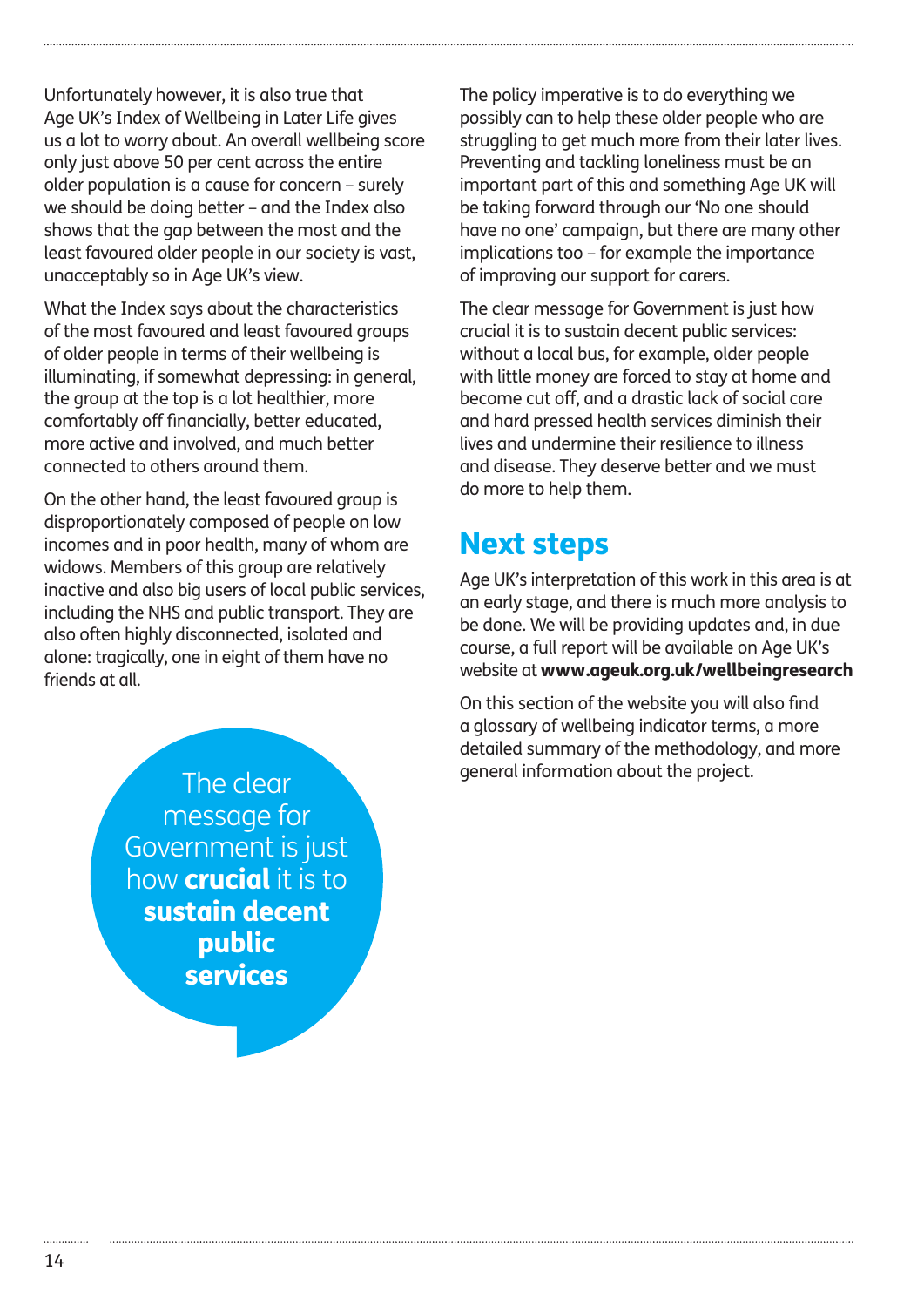# Appendix

#### Definitions for some indicators

When presenting this work to different audiences, we have often been asked about what is included in some of the indicators, so we are listing these below. The full list with the indicators we used from the Understanding Society survey is on our webpage.

Creative and cultural participation asks people if they have taken part in a wide range of activities, including dance, playing a musical instrument, a carnival or street arts event, gone to the cinema, an arts exhibition or music event and visited museums, historical sites, or libraries.

Civic participation included questions asking if people were active in: a political party, trade union, environmental group, parents / school association, tenants / residents group or Neighbourhood Watch, religious group or church organisation, voluntary services group, pensioners group / organisation, scouts / guides organisation, professional organisation, other community or civic group.

Social participation asked about being active in, for example, a social club / working men's club, sports club, Women's Institute / Townswomen's Guild, women's group / feminist organisation, other group or organisation.

Physical activity asked about taking part in a wide variety of activities, including going to a gym, swimming, cycling, golf, hill walking, horse riding, water sports, and organised team sports.

Thinking skills was measured with validated tests of delayed word recall, immediate word recall, subtraction, verbal fluency, and numeric ability.

Personality used a validated 'Big 5' personality test to assess different dimensions of an individual's personality.

Neighbourliness contained eight questions about feelings of belonging to the neighbourhood, local friends, access to advice, amongst other areas.

Intergenerational connections asked about different kinds of transfers between respondents and their children and their parents, including various kinds of help given around the house, shopping, borrowing a car, and financial assistance.

Material resources as an indicator, is a measure of whether someone can afford to take a holiday, keep up with the bills, replace old furniture or faulty electrical goods and save money each month.

Low intensity helping / caring is looking after or helping someone for between 1 and 19 hours a week.

Higher intensity helping / caring is looking after or helping someone for 20 hours or more a week.

Financial wealth is the value in an individual's savings accounts.

Housing wealth is the value of an individual's property.

**Pension income** is the amount received from pensions, health and carer-related benefits.

Mental wellbeing measures individual's answers to statements about whether they feel optimistic about the future, useful, relaxed and close to others, to name a few.

**Diagnosed health conditions** asks an individual whether a doctor or other health professional has ever told them that they have any of these conditions (list of 17 conditions, from asthma to clinical depression).

Long-standing illness or disability asks the individual whether they have a long-standing (lasting at least 12 months) physical or mental impairment, illness or disability that has troubled them.